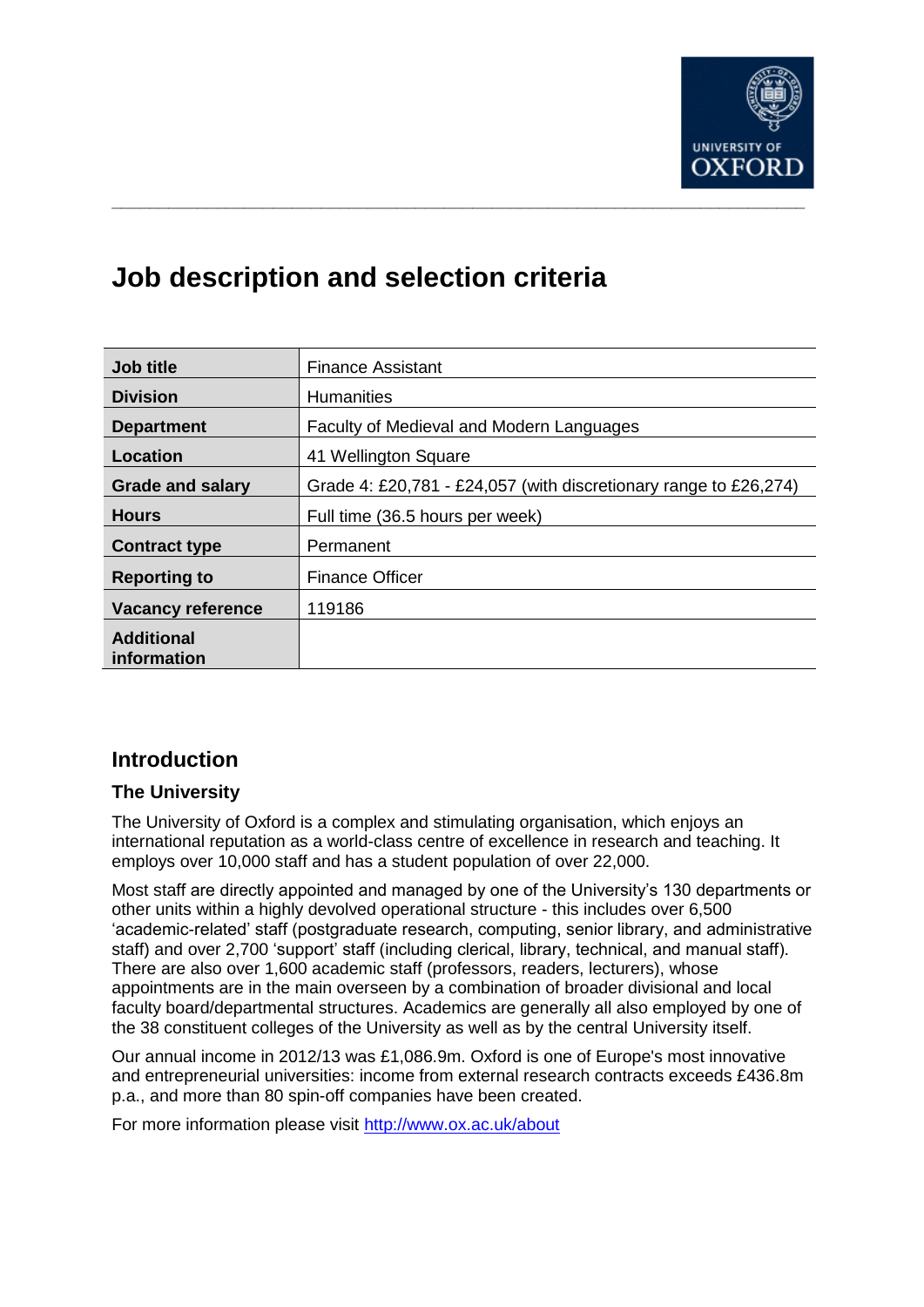#### **Humanities Division**

The Humanities Division is one of four academic divisions in the University of Oxford, bringing together the faculties of Classics; English; History; Linguistics, Philology and Phonetics; Medieval and Modern Languages; Music; Oriental Studies; Philosophy; and Theology, as well as the Ruskin School of Drawing and Fine Art. The division has responsibility for over 500 members of academic staff, for over 4,000 undergraduates (more than a third of the total undergraduate population of the University), and for about 1600 postgraduate students.

The Division offers world-class teaching and research, backed by the superb resources of the University's libraries and museums, including the famous Bodleian Library, with its 11 million volumes and priceless early book and manuscript collections, and the Ashmolean Museum of Art and Archaeology. Such historic resources are linked to cutting-edge agendas in research and teaching, with an increasing emphasis on interdisciplinary study.

The Division's faculties are among the largest in the world, enabling Oxford to offer an education in Arts and Humanities unparalleled in its range of subjects, from music and fine art to ancient and modern languages.

For more information please visit:<http://www.humanities.ox.ac.uk/>

## **Faculty of Medieval and Modern Languages**

The University is organised into about 140 different departments, each of which recruits its own staff. This post is in the Faculty of Medieval and Modern Languages.

The Faculty operates one main undergraduate degree (BA in Modern Languages) as well as five 'joint degrees' (with Classics, English, History, Oriental Studies, Philosophy, with a new joint degree with Linguistics about to be introduced.) Most students study two languages (French, German, Spanish, Russian, Italian, Portuguese, Greek, Celtic, Polish and Czech) as part of this. The Faculty admits roughly 270 undergraduate students each year, with just over 1,000 undergraduates at any one time.

In addition there are approximately 150 graduate students, undertaking both research degrees and one of the Fac. There are around 100 academic and support staff holding university posts.

The Faculty is partly college-based, and partly housed in University buildings in Wellington Square, where some academic staff and the Faculty's administrative staff have offices, and at the Taylor Institution in St Giles' where some teaching takes place and the main Faculty and research library is based.

For more information please visit:<http://www.mod-langs.ox.ac.uk/>

The University of Oxford is a member of the [Athena SWAN Charter](http://www.athenaswan.org.uk/) and holds an institutional Bronze Athena SWAN award.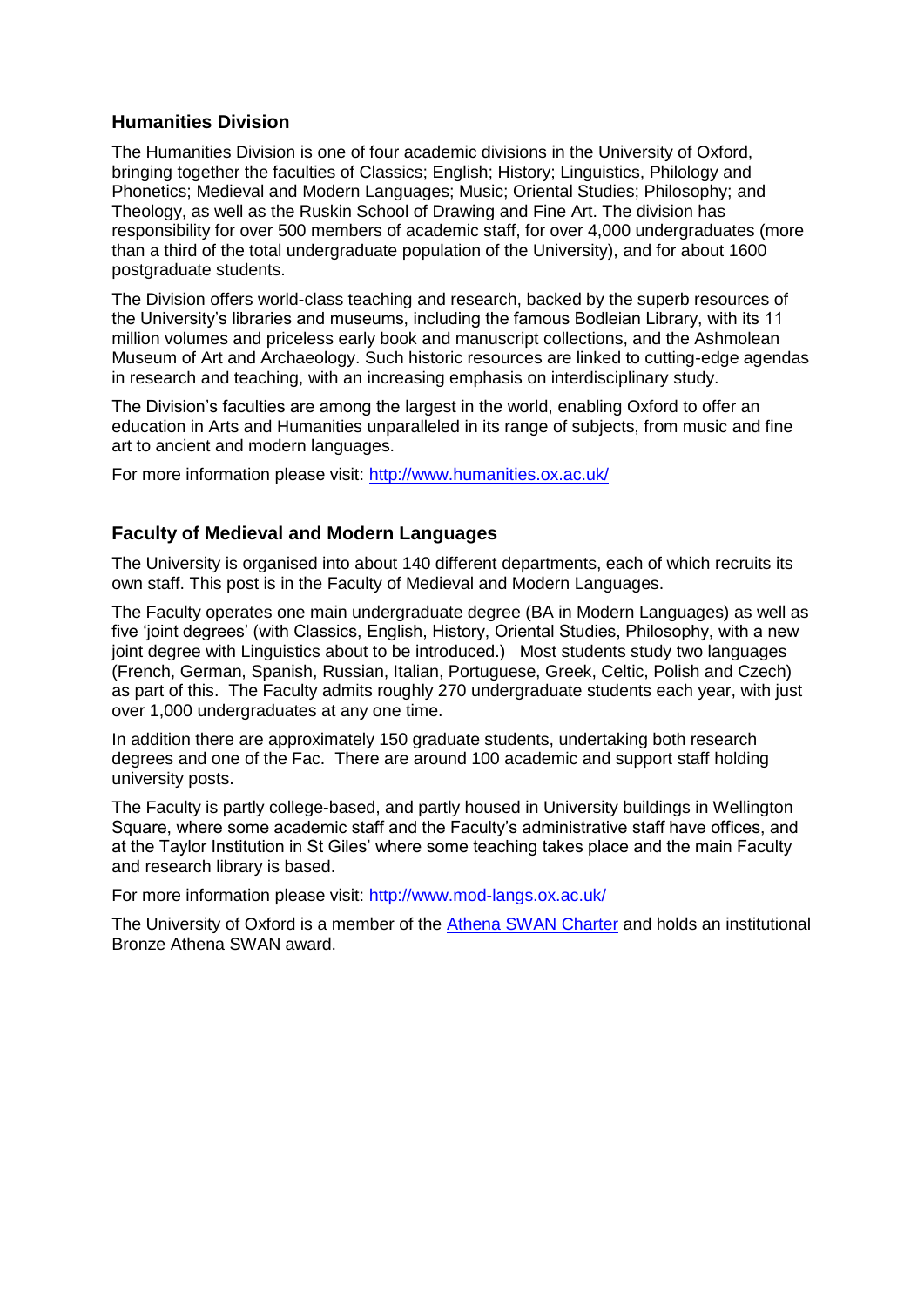# **Job description**

## **Overview of the role**

This role is to administer financial processes within the Faculty (expenses forms, purchase orders, invoices, payroll payments and journals), and to support the Finance Officer in the oversight of the Faculty's budgets.

## **Responsibilities/duties**

- To process expenses forms, purchase orders and invoices, and dealing with queries/holds relating to these
- To raise invoices for income to be collected by the Faculty (eg. Donations, conference income and lector/ULNTF recharges)
- To process payroll payments
- To process studentship payments
- To ensure that all items of agreed expenditure (eg. Faculty allowance grants, relief of burden payments/buy-outs, lecture payments) are recorded and monitored
- To run relevant month-end and year end reports for monitoring and checking by the Finance Officer and Faculty Administrator as necessary
- Recording and reimbursement of petty cash claims, ensuring that these comply with the University payments manual
- Ensuring compliance with and knowledge of University financial regulations and processes.
- Any other duties commensurate with the grade of the post

# **Selection criteria**

## **Essential**

- A good standard of education to A level standard or equivalent
- Previous experience in an office environment
- Experience of financial processes/administration
- Excellent IT skills, in particular in the use of spreadsheets
- A methodical, systematic approach and good attention to detail
- Strong organisational skills with experience of prioritising a varied workload and meeting deadlines using own initiative and with minimal supervision
- Ability to remain calm and patient when under pressure or dealing with difficult individuals
- Good communication skills with a friendly, proactive and helpful approach

## **Desirable**

- Knowledge of the Oracle Financial system
- Some experience of working in an education environment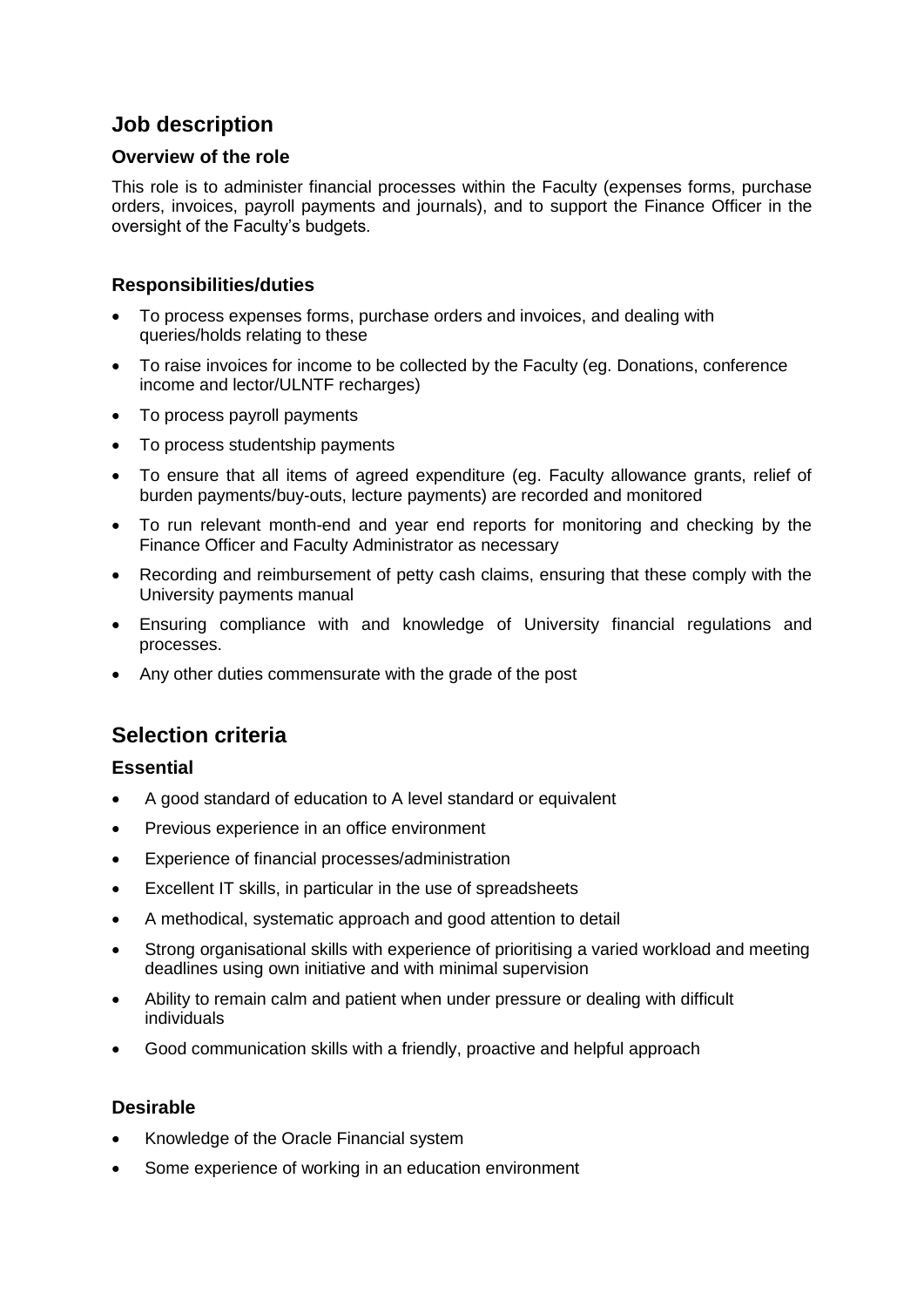Please note that the appointment of the successful candidate will be subject to standard compulsory pre-employment screening, such as right to work checks.

Please [click here](http://www.ox.ac.uk/about_the_university/jobs/preemploymentscreening/) to read the candidate notes on the University's pre-employment screening procedures.

# **Working at the University of Oxford**

For further information about working at Oxford, please see:

[www.ox.ac.uk/about\\_the\\_university/jobs/supportandtechnical/](http://www.ox.ac.uk/about_the_university/jobs/supportandtechnical/)

# **How to apply**

The application process is via the University's on-line recruitment system. To retrieve the relevant 'Job Details' page, search for ID ref (119186) at: [www.recruit.ox.ac.uk](http://www.recruit.ox.ac.uk/) or go to:

https://www.recruit.ox.ac.uk/pls/hrisliverecruit/erg\_iobspec\_version\_4.jobspec?p\_id=119186

One on the relevant 'Job Details' page, click on the **Apply Now** button and follow the onscreen instructions to register as a user.

You will then be required to complete a number of screens with your application details, relating to your skills and experience. When prompted, please provide details of two referees and indicate whether we can contact them at this stage. You will also be required to upload a CV and supporting statement which explains how you meet the selection criteria for the post. The supporting statement should explain your relevant experience which may have been gained in employment, education, or you may have taken time away from these activities in order to raise a family, care for a dependant, or travel for example. Your application will be judged solely on the basis of how you demonstrate that that you meet the selection criteria outlined above and we are happy to consider evidence of transferable skills or experience which you may have gained outside the context of paid employment or education.

Please save all uploaded documents to show your name and the document type.

All applications must be received by **midday** on **Thursday 23 July 2015.**

It is anticipated that interviews will be held in the week beginning 10 August 2015 (provisionally scheduled for the afternoon of Wednesday 12 August 2015). If you are not available in this week/on that date, please include this information in your application.

#### **Information for Priority Candidates**

*A priority candidate is a University employee who is seeking redeployment owing to the fact that he or she has been advised that they are at risk of redundancy, or on grounds of illhealth/disability. Priority candidates are issued with a redeployment letter by their employing departments and this letter must be attached to any application they submit.* 

**The priority application date for this post is Thursday 23 July 2015.**

**Full details of the priority application process are available at: [www.admin.ox.ac.uk/personnel/end/red/redproc/prioritycandidate](http://www.admin.ox.ac.uk/personnel/end/red/redproc/prioritycandidate)**